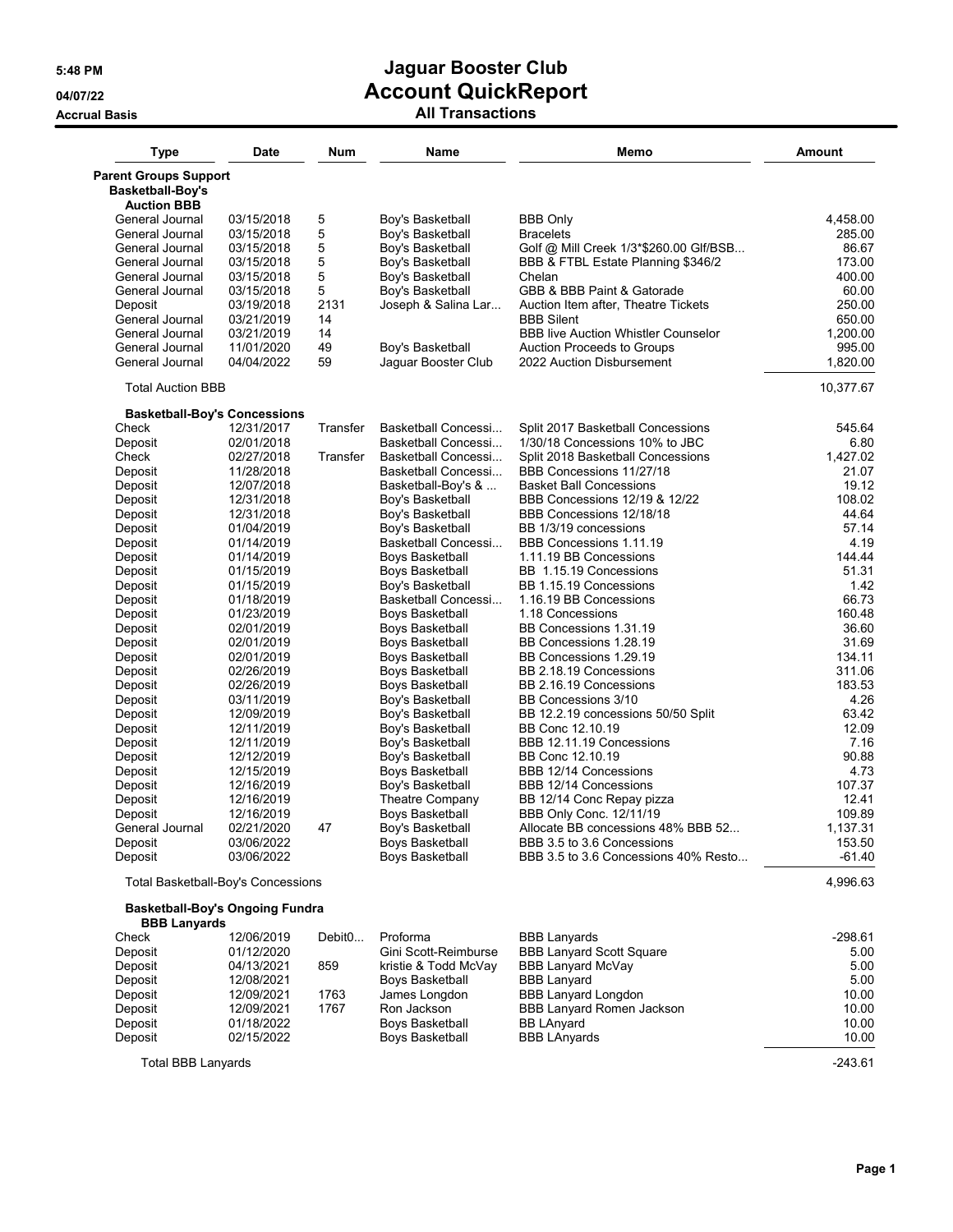## **5:48 PM Jaguar Booster Club 04/07/22 Account QuickReport Accrual Basis All Transactions**

| <b>Type</b>                           | Date                     | <b>Num</b>   | Name                                      | Memo                                                     | <b>Amount</b>    |
|---------------------------------------|--------------------------|--------------|-------------------------------------------|----------------------------------------------------------|------------------|
| <b>BBB Ornament</b>                   |                          |              |                                           |                                                          |                  |
| Deposit                               | 10/27/2021               | 1528         | Lori Stevens                              | 22 Sr. Ornament Stevens                                  | 10.00            |
| Deposit                               | 11/05/2021               | 1593         | Karla Beavo                               | 22 Sr. Ornament Beavo                                    | 10.00            |
| Deposit                               | 11/15/2021               | 1712         | <b>Tina Shriner</b>                       | 22 Sr. Ornament Shriner                                  | 10.00            |
| Deposit                               | 12/08/2021               | 1761         | Sean McAfee                               | <b>BBB Orn. McAfee</b>                                   | 10.00            |
| Deposit                               | 12/12/2021               | 1792         | Deidra Haworth                            | BBB Ornament Haworth, Deidra                             | 10.00            |
| Deposit                               | 01/18/2022               |              | Boy's Basketball                          | <b>BBB ORnament</b>                                      | 10.00            |
| <b>Total BBB Ornament</b>             |                          |              |                                           |                                                          | 60.00            |
| <b>BBB Socks</b>                      |                          |              |                                           |                                                          |                  |
| Check                                 | 07/25/2018               | 5197         | <b>Stacy Rus-Reimburse</b>                | <b>BBB Sock Fundraiser</b>                               | $-1,174.72$      |
| Deposit                               | 08/22/2018               |              | Boy's Basketball                          | <b>BBB Carnival Sock Sales</b>                           | 780.00           |
| Deposit                               | 10/30/2018               | 3217         | Boy's Basketball                          | <b>BBB Sock sale</b>                                     | 105.00           |
| Check                                 | 11/27/2018               | 5294         | <b>Stacy Rus-Reimburse</b>                | <b>BBB Ornament Sticker Fundraiser</b>                   | $-68.00$         |
| Deposit                               | 11/28/2018               |              | Boy's Basketball                          | <b>BBB Sock Sales</b>                                    | 345.00           |
| Deposit                               | 12/03/2018<br>12/07/2018 |              | Boy's Basketball                          | <b>BBB Socks &amp; Ornament Sales</b>                    | 410.20<br>186.00 |
| Deposit<br>Deposit                    | 12/31/2018               |              | Boys Basketball<br>Boys Basketball        | BBB Scoks & Ornaments (with square 1<br><b>BBB Socks</b> | 45.00            |
| Deposit                               | 01/18/2019               |              | Boy's Basketball                          | <b>BBB Socks</b>                                         | 15.00            |
| General Journal                       | 01/18/2019               | 30           | Boys Basketball                           | BBB 2018 Sock Fundraiser 20% to JBC                      | $-128.70$        |
| Check                                 | 10/04/2019               | Debit        | Strideline                                | <b>BBB Sock Fundraiser</b>                               | $-783.14$        |
| Deposit                               | 11/06/2019               |              | Kristina Armstrong                        | <b>BBB WT Socks Armstrong</b>                            | 15.00            |
| Deposit                               | 11/06/2019               |              | Kristina Armstrong                        | <b>BBB BLK Socks Armstrong</b>                           | 15.00            |
| Deposit                               | 11/06/2019               |              | Kristen Wiley                             | <b>BBB 2 BLK Socks Wiley</b>                             | 30.00            |
| Check                                 | 11/06/2019               | 5566         | Stacy Rus-Reimburse                       | <b>BBB Extravaganaza Registration</b>                    | $-25.00$         |
| Deposit                               | 11/08/2019               |              | Nikki Coyle                               | <b>BBB BLK Socks Coyle</b>                               | 15.00            |
| Deposit                               | 11/27/2019               |              | Laura Jensen                              | <b>BBB 2 Grey Socks Jensen</b>                           | 30.00            |
| Deposit                               | 11/27/2019               |              | Laura Jensen                              | <b>BBB 2 White Socks Jensen</b>                          | 30.00            |
| Deposit                               | 12/09/2019               |              | Boy's Basketball                          | <b>BBB Socks &amp; Ornaments</b>                         | 340.00           |
| Deposit                               | 12/09/2019               |              | Boy's Basketball                          | <b>BBB Ornament</b>                                      | 5.00             |
| Deposit                               | 12/11/2019               |              | Christa Ramberg                           | <b>BBB Wht sock Ramberg</b>                              | 15.00            |
| Deposit                               | 12/11/2019               |              | Boys Basketball                           | <b>BBB Socks</b>                                         | 200.00           |
| Deposit                               | 12/11/2019               |              | Boys Basketball                           | <b>BBB Ornaments</b>                                     | 50.00            |
| Deposit                               | 12/15/2019               |              | Boy's Basketball                          | BBB Socks & Orn 12/14                                    | 50.00            |
| Deposit                               | 12/16/2019               |              | Boy's Basketball                          | <b>BBB Socks &amp; Ornaments</b>                         | 100.00           |
| General Journal                       | 12/18/2019               | 36           | Basketball-Boy's &                        | JN BB Giveaway 6 Socks/3 Ornaments                       | 120.00           |
| Deposit                               | 12/19/2019               |              | Alicia Goff                               | <b>BBB Socks &amp; Ornament-Delivered</b>                | 25.00            |
| Deposit                               | 12/22/2019               |              | Boys Basketball                           | <b>BBB Socks</b>                                         | 30.00            |
| Deposit                               | 12/22/2019               |              | Boy's Basketball                          | <b>BBB Ornaments</b>                                     | 30.00            |
| Deposit                               | 12/23/2019               |              | Boys Basketball                           | BBB Socks, Ornaments & Lanyards                          | 60.00            |
| Deposit                               | 02/14/2021               | 749          | Megan Madsen                              | <b>BBB 3 Socks Madsen</b>                                | 60.00            |
| Deposit                               | 03/03/2021               | 781          | Kate Williams                             | <b>BBB Grey Socks Williams</b>                           | 15.00            |
| Deposit                               | 04/04/2021               | 828          | Amanda Fanaian                            | <b>BBB Grey Socks Fanaian</b>                            | 15.00            |
| Deposit                               | 07/01/2021               | 1196         | Kristen Wiley                             | <b>BBB BLK Socks Wiley</b>                               | 15.00            |
| Deposit                               | 08/16/2021               | 1274         | Megan Madsen                              | BBB Socks 2 ea Blk, gry, wht Madsen                      | 90.00            |
| Deposit                               | 08/16/2021               | 1275         | Megan Madsen                              | BBB Socks 2 ea Blk, gry, wht Madsen                      | 90.00            |
| Deposit                               | 08/16/2021               | 1276         | Nancy Tangen                              | BBB Socks 2 Blk 2 Gry Tangen                             | 60.00            |
| Deposit                               | 09/05/2021               | 1349         | Deidra Haworth                            | <b>BBB Blk Socks</b>                                     | 15.00            |
| Deposit<br>Deposit                    | 09/26/2021<br>09/30/2021 | 1433<br>1446 | <b>Charmaine Olsen</b><br>Stephanie Maehl | BBB Socks Olsen, Charmaine<br><b>BBB Socks Maehl</b>     | 15.00<br>15.00   |
| <b>Total BBB Socks</b>                |                          |              |                                           |                                                          | 1,256.64         |
| <b>BBB Socks 2022</b>                 |                          |              |                                           |                                                          |                  |
| Check                                 | 01/28/2022               | Debit        | Strideline                                | <b>BBB Sock Fundraiser</b>                               | $-1,681.20$      |
| Deposit                               | 02/15/2022               |              | Boys Basketball                           | <b>BBB Socks</b>                                         | 39.00            |
| Deposit                               | 02/15/2022               |              | Boys Basketball                           | <b>BBB Socks</b>                                         | 83.00            |
| Deposit                               | 03/14/2022               | 4499         | Boy's Basketball                          | <b>BBB Socks at cost</b>                                 | 150.00           |
| General Journal                       | 04/04/2022               | 59           | Jaquar Booster Club                       | 2022 8 pairs of socks Auction Disburse                   | 128.00           |
| Total BBB Socks 2022                  |                          |              |                                           |                                                          | $-1,281.20$      |
| Total Basketball-Boy's Ongoing Fundra |                          |              |                                           |                                                          | $-208.17$        |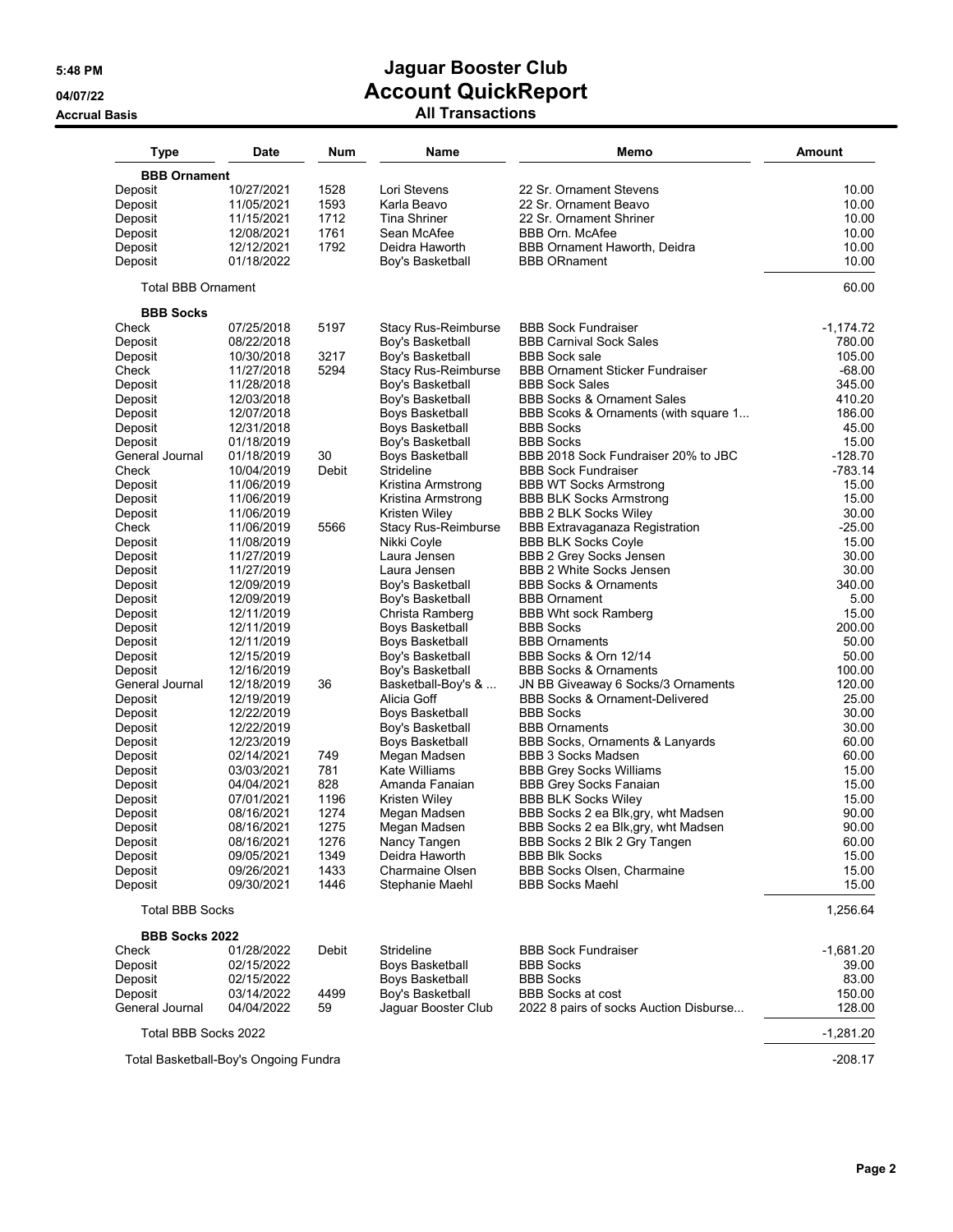| <b>Type</b>                            | Date                                                  | Num   | Name                                       | Memo                                                                 | <b>Amount</b>         |
|----------------------------------------|-------------------------------------------------------|-------|--------------------------------------------|----------------------------------------------------------------------|-----------------------|
| <b>Basketball-Boy's Tournament Fun</b> |                                                       |       |                                            |                                                                      |                       |
| <b>Ticket Sales</b>                    |                                                       |       |                                            |                                                                      |                       |
| Deposit                                | 11/14/2017                                            |       | Boy's Basketball                           | <b>Ticket Sales</b>                                                  | 2,730.25              |
| Deposit                                | 11/14/2017                                            |       | Boy's Basketball                           | 20% to JBC BBB Ticket Sales                                          | -352.45               |
| Bill                                   | 12/13/2017                                            | AR17  | Northshore School                          | BBB Tournament Gym Use 11/11/17-11                                   | $-1,268.00$<br>825.00 |
| Deposit<br>Deposit                     | 05/15/2018<br>05/15/2018                              |       | Boy's Basketball<br>Boy's Basketball       | <b>BBB Tourney Entry Saturday</b><br><b>BBB Tourney Entry Sunday</b> | 547.50                |
| Bill                                   | 06/15/2018                                            | AR18  | Northshore School                          | BB tourney 5/12-5/13/18                                              | $-584.00$             |
| Deposit                                | 11/13/2018                                            |       | Boy's Basketball                           | <b>BB WTA Tourney Tickets</b>                                        | 1,513.00              |
| Check                                  | 01/24/2019                                            | 5338  | Northshore School                          | BB WTA Gym time fees                                                 | $-534.00$             |
| Deposit                                | 03/11/2019                                            |       | Boys Basketball                            | <b>BBB ETL Ticket Sales</b>                                          | 3,971.00              |
| Deposit                                | 03/11/2019                                            |       | Boy's Basketball                           | <b>BB ETL Ticket Sale</b>                                            | 10.02                 |
| Deposit                                | 03/11/2019                                            |       | Boy's Basketball                           | <b>BBB ETL Ticket Sales</b>                                          | 466.08                |
| Deposit                                | 04/30/2019                                            | 1325  | Eastside Traveling L                       | <b>BBB ETL Tournament Extra tickets</b>                              | 656.75                |
| Deposit                                | 04/30/2019                                            |       | Boys Basketball                            | 20% of ETL TO JBC                                                    | $-1,020.77$           |
| Deposit                                | 05/13/2019                                            |       | Basketball-Boy's &                         | BB WTA Ticket Sales 5/11-5/12                                        | 3,720.00              |
| Deposit                                | 05/13/2019                                            |       | Basketball-Boy's &                         | <b>BB WTA Ticket Sales square</b>                                    | 9.53                  |
| Bill                                   | 06/05/2019                                            | AR19  | Northshore School                          | 5/11/19 WTA Gym Use                                                  | $-518.00$             |
| Bill<br>General Journal                | 06/05/2019                                            | AR19  | Northshore School                          | 5/12/19 WTA Gym Use                                                  | $-700.00$             |
| Deposit                                | 06/05/2019<br>06/10/2019                              | 23    | Boy's Basketball                           | BBB Finalize WTA 20% to JBC<br>BBB SQ WTA Tickets 6/8-6/9            | $-619.94$<br>64.54    |
| Deposit                                | 06/11/2019                                            |       | Boy's Basketball<br>Boy's Basketball       | WTA Ticket Sales Jan Fee withheld                                    | 1,261.00              |
| Deposit                                | 06/11/2019                                            |       | Boy's Basketball                           | WTA Ticket Sales 10% admin + 55%                                     | 1,531.75              |
| Bill                                   | 07/03/2019                                            | AR19  | Northshore School                          | BBB Gym Hours 6/8 & 6/9                                              | $-1,261.50$           |
| Deposit                                | 11/04/2019                                            |       | Boy's Basketball                           | BBB WTA Tickets 11/2-11/3                                            | 43.09                 |
| Deposit                                | 11/06/2019                                            |       | <b>Boys Basketball</b>                     | BBB 11/2 WTA Ticket Sales                                            | 1,402.00              |
| Deposit                                | 11/06/2019                                            |       | Boy's Basketball                           | BBB WTA 11/3 Ticket Sales                                            | 2,131.00              |
| Bill                                   | 01/17/2020                                            | AR20  | Northshore School                          | BBB 11/2-11/3 Gym Fees                                               | $-1,131.00$           |
| Deposit                                | 02/15/2022                                            |       | Boys Basketball                            | <b>BBB Ticket Sales WTA</b>                                          | 488.50                |
| Deposit                                | 02/15/2022                                            |       | Boys Basketball                            | <b>BBB WTA Ticket Sales</b>                                          | 5,983.75              |
| Deposit                                | 03/06/2022                                            |       | Boys Basketball                            | BBB 3.5 to 3.6 Ticket Sales                                          | 989.00                |
| Bill                                   | 03/13/2022                                            | 03132 | Julie Boden Reimbu                         | BBB ETL 3/4-3/6 Signage & Stamp                                      | $-48.51$              |
| Deposit                                | 03/14/2022                                            |       | Boy's Basketball                           | BBB ETL Ticket Sales 3/4-3/6                                         | 3,831.00              |
| <b>Total Ticket Sales</b>              |                                                       |       |                                            |                                                                      | 24,136.59             |
|                                        | <b>Tournament Concessions</b>                         |       |                                            |                                                                      |                       |
| Deposit                                | 11/14/2017                                            |       | Boy's Basketball                           | Pizza Sales                                                          | 72.66                 |
| Deposit                                | 11/14/2017                                            |       | Boy's Basketball                           | 20% to JBC BBB Pizza<br><b>BBB Concessions salesProfit</b>           | $-14.53$<br>595.56    |
| Deposit<br>Deposit                     | 11/14/2017<br>05/15/2018                              |       | Boy's Basketball<br><b>Boys Basketball</b> | <b>BBB Tourney Sat Concessions</b>                                   | 202.50                |
| Deposit                                | 05/15/2018                                            |       | Boys Basketball                            | <b>BBB Sunday Concessions</b>                                        | 195.25                |
| Deposit                                | 11/13/2018                                            |       | Boys Basketball                            | G&B Concessions WTA 11/11-11/12 To                                   | 280.52                |
| Deposit                                | 12/12/2018                                            |       | Boys Basketball                            | BB & TCConcessions 12/7/18                                           | 263.42                |
| Deposit                                | 03/11/2019                                            |       | Boy's Basketball                           | <b>BBB ETL Concessions</b>                                           | 303.62                |
| Deposit                                | 03/11/2019                                            |       | Boy's Basketball                           | <b>BBB ETL Concessions</b>                                           | 22.73                 |
| Deposit                                | 05/13/2019                                            |       | Basketball-Boy's &                         | BB WTA Concessions 5/11-5/12                                         | 588.13                |
| Deposit                                | 05/13/2019                                            |       | Basketball-Boy's &                         | <b>BB WTA Concessions</b>                                            | 17.46                 |
| Deposit                                | 05/14/2019                                            |       | Basketball-Boy's &                         | <b>BB WTA Concessions</b>                                            | 4.20                  |
| Deposit                                | 06/10/2019                                            |       | Boy's Basketball                           | Concessions WTA 6/8-6/9                                              | 24.00                 |
| Deposit                                | 06/11/2019                                            |       | Boy's Basketball                           | BBB Conc. WTA 6/8-6/9                                                | 456.33                |
| Deposit                                | 11/04/2019                                            |       | Boy's Basketball                           | BBB WTA Concessions 11/2-11/3                                        | 16.47                 |
| Deposit                                | 11/06/2019                                            |       | Boy's Basketball                           | BBB 11/2 WTA Concessions                                             | 375.84                |
| Deposit<br>Deposit                     | 11/06/2019<br>02/15/2022                              |       | Boy's Basketball<br>Boys Basketball        | BBB 11.3 WTA Concessions<br><b>BBB Tourny Concessions</b>            | 412.81<br>201.25      |
| Deposit                                | 02/15/2022                                            |       | <b>Boys Basketball</b>                     | BBB Tourny Conc -40% Restock                                         | $-80.50$              |
| Deposit                                | 02/15/2022                                            |       | Boys Basketball                            | <b>BBB WTA Concessions</b>                                           | 765.00                |
| Deposit                                | 02/15/2022                                            |       | Boys Basketball                            | <b>BBB WTA Concessions 40% Restock</b>                               | -306.00               |
| Deposit                                | 03/14/2022                                            |       | Boys Basketball                            | BBB ETL Concessions 3/4-3/6                                          | 352.00                |
| Deposit                                | 03/14/2022                                            |       | Boys Basketball                            | BBB ETL Concessions 3/4-3/6 40% Re                                   | -140.80               |
|                                        | <b>Total Tournament Concessions</b>                   |       |                                            |                                                                      | 4,607.92              |
| Bill                                   | Basketball-Boy's Tournament Fun - Other<br>03/15/2022 | AR22  | Northshore School                          | BBB 2/12-2/13 Tournament Gym Fee                                     | $-884.75$             |
|                                        | Total Basketball-Boy's Tournament Fun - Other         |       |                                            |                                                                      | $-884.75$             |
| Total Basketball-Boy's Tournament Fun  |                                                       |       |                                            |                                                                      | 27,859.76             |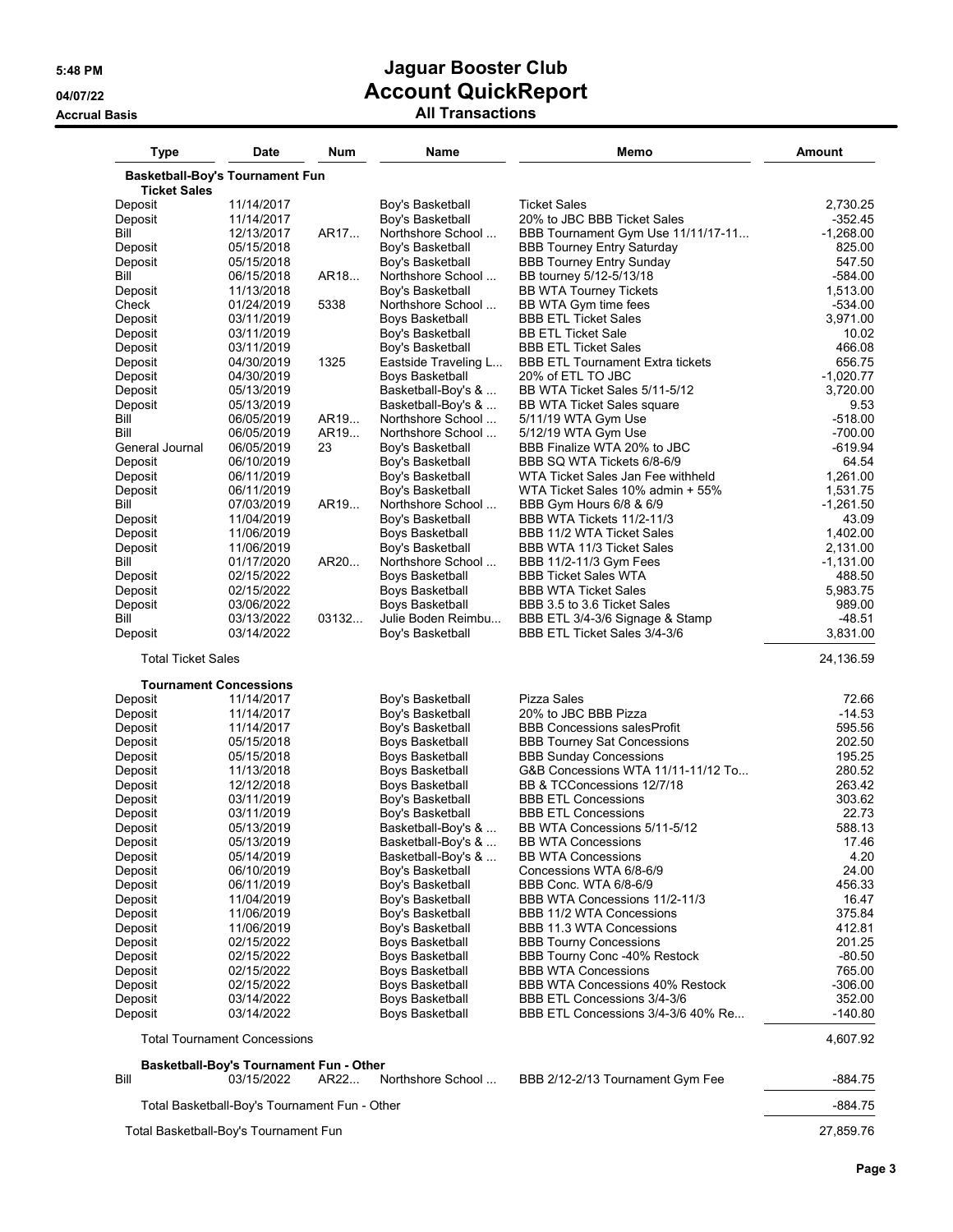| <b>Type</b>                    | Date                              | Num            | Name                                    | Memo                                                               | <b>Amount</b>           |
|--------------------------------|-----------------------------------|----------------|-----------------------------------------|--------------------------------------------------------------------|-------------------------|
| <b>Camps &amp; Tournaments</b> |                                   |                |                                         |                                                                    |                         |
| Check                          | 09/10/2017                        | 5033           | Everett Community                       | Boy's Basketball Fall Entry Fee                                    | $-1,000.00$             |
| Deposit                        | 09/12/2017                        |                | Boys Basketball                         | Boy's Basketball Fall Var/JV League                                | 40.00                   |
| Deposit                        | 09/12/2017                        |                | Boys Basketball                         | Boy's Basketball Fall Var/JV League                                | 840.00                  |
| Deposit                        | 09/26/2017                        |                | Boy's Basketball                        | Tournament entry                                                   | 120.00                  |
| Deposit                        | 10/03/2017                        | 9039           | Boy's Basketball                        | Boys BB Tourney entry fee                                          | 40.00                   |
| Deposit                        | 10/19/2017                        |                | Boy's Basketball                        | BBasketball tourney entry                                          | 80.00                   |
| Check                          | 03/01/2018                        | Debit          | Zagball, Inc.                           | Boys Basketball Camp Deposit for 3 tea                             | $-300.00$               |
| Bill<br>Bill                   | 04/30/2018<br>04/30/2018          | 03092<br>03292 | Purple & Gold<br>Panther Hoops Club     | BBB LSHS Tourney 2 teams<br><b>BBB Invitaional Tourney 3 Teams</b> | $-500.00$<br>$-775.00$  |
| Check                          | 05/07/2018                        | 5149           | Meadowdale Booste                       | <b>BBB 3 Team Tournament</b>                                       | $-775.00$               |
| Deposit                        | 06/04/2018                        |                | Boy's Basketball                        | <b>BBB Summer Tourney entry fees</b>                               | 420.00                  |
| Check                          | 06/06/2018                        | 5174           | Panther Hoops Club                      | <b>BBB-C Team Tourney Entry</b>                                    | $-150.00$               |
| Deposit                        | 06/20/2018                        |                | Boy's Basketball                        | <b>BBB Snohomish Tourney Entry</b>                                 | 600.00                  |
| Deposit                        | 06/20/2018                        |                | Boy's Basketball                        | BBB Meadowdale C team entry                                        | 260.00                  |
| Deposit                        | 06/20/2018                        |                | Boy's Basketball                        | BBB Meadowdale JV & Var Tourney En                                 | 400.00                  |
| Check                          | 06/27/2018                        | 5189           | David M Johnson-R                       | BBB Transportation to Gonzaga Camp                                 | $-375.75$               |
| Bill                           | 09/20/2018                        |                | Everett Community                       | <b>BBB</b> Tournament entry fee                                    | $-1,200.00$             |
| Deposit                        | 10/02/2018                        |                | Boy's Basketball                        | BBB leftover cash from GU camp                                     | 33.00                   |
| Deposit                        | 10/02/2018                        |                | Boy's Basketball                        | BBB Fall league money                                              | 660.00                  |
| Deposit                        | 10/04/2018                        |                | Boy's Basketball                        | Fall Tourney entry                                                 | 30.00                   |
| Deposit                        | 10/04/2018                        |                | Boy's Basketball                        | Left over cash from GU Camp                                        | 2.40                    |
| Deposit                        | 10/11/2018<br>11/28/2018          | 1280           | Boys Basketball                         | <b>BBB Fall League</b><br><b>BBB Tourney Fees</b>                  | 60.00<br>30.00          |
| Deposit<br>Check               | 02/05/2019                        | 5341           | Boy's Basketball<br>Wayde Knowles-Rei   | <b>BBB Gonzaga Camp Deposit</b>                                    | $-100.00$               |
| Bill                           | 03/07/2019                        | 03071          | Scott & Traci Groby                     | BBB Fuel for rental @ Vancouver Tourn                              | $-18.00$                |
| Bill                           | 03/07/2019                        | 03071          | Scott & Traci Groby                     | BBB Car Rental @ Vancouver Tourney                                 | $-92.88$                |
| Bill                           | 05/21/2019                        | BBBL           | Purple & Gold                           | BBB Battle of the Lake Tourney                                     | $-750.00$               |
| Bill                           | 05/21/2019                        | BBBP           | Panther Hoops Club                      | <b>BBB Snoh. Panther Tourney</b>                                   | $-850.00$               |
| Bill                           | 05/31/2019                        | GPBB           | <b>GPBBBBC</b>                          | <b>BBB GP Tournament</b>                                           | $-600.00$               |
| Deposit                        | 06/12/2019                        |                | Boy's Basketball                        | <b>BBB</b> snohomish Tourney                                       | 720.00                  |
| Deposit                        | 06/12/2019                        |                | Boy's Basketball                        | <b>BBB Lake Stevens Tourney</b>                                    | 580.00                  |
| Bill                           | 06/13/2019                        | 06131          | North Creek High Sc                     | BBB 33 GU Camp Participants                                        | $-3,300.00$             |
| Deposit                        | 06/24/2019                        |                | Boy's Basketball                        | <b>BBB GP Tourney</b>                                              | 680.00                  |
| Bill                           | 07/15/2019                        | 07151          | Julie Boden Reimbu                      | <b>BBB GU Gas Fuel</b>                                             | $-107.33$               |
| Bill<br>Bill                   | 08/09/2019                        | 08091          | Scott & Traci Groby                     | <b>BBB Fuel to Gonzaga Camp</b>                                    | $-99.73$<br>$-1,800.00$ |
| Deposit                        | 10/03/2019<br>12/06/2019          | 10031          | Everett Community<br>Boy's Basketball   | <b>BBB Fall League</b><br><b>BBB Fall League Fees</b>              | 875.00                  |
| Deposit                        | 12/16/2019                        | 2021           | Boys Basketball                         | <b>BBB Fall League Ibrahim</b>                                     | 25.00                   |
| Bill                           | 03/10/2020                        | 03102          | Wayde Knowles-Rei                       | BBB Gonzaga Summer BB Camp                                         | $-300.00$               |
| Check                          | 05/05/2020                        | 5022           | Wayde Knowles-Rei                       | BBB Surf & Slam Tourn. Deposit                                     | 0.00                    |
| Deposit                        | 07/02/2020                        | 4226           | Wayde Knowles-Rei                       | BBB Gonzaga camp refund                                            | 300.00                  |
| Bill                           | 03/31/2021                        | BBB0           | Home Court                              | <b>BBB</b> Donation                                                | $-1,000.00$             |
| Bill                           | 05/19/2021                        | 05192          | Wayde Knowles-Rei                       | <b>BBB HUDL Assist</b>                                             | $-150.94$               |
| Bill                           | 06/04/2021                        | BBBSt          | Wayde Knowles-Rei                       | <b>BBB Basketball Camp</b>                                         | $-500.00$               |
| Deposit                        | 07/14/2021                        |                | Ryan & Stacy Rus                        | <b>BBB Tournament Fees</b>                                         | 220.00                  |
| Bill                           | 09/09/2021                        | NCHS           | Everett Community                       | BBB 21 Fall Varsity Tourney Fee                                    | $-600.00$               |
| Bill                           | 09/09/2021                        | NCHS           | Everett Community                       | BBB 21 Fall JV Purple Tourney Fee                                  | $-600.00$               |
| Bill                           | 09/09/2021                        | NCHS           | Everett Community                       | BBB 21 Fall JV White Tourney Fee                                   | $-600.00$               |
| Deposit                        | 12/01/2021                        |                | Boy's Basketball                        | <b>BBB Fall League</b>                                             | 840.00                  |
|                                | Total Camps & Tournaments         |                |                                         |                                                                    | $-8,689.23$             |
|                                | <b>Coaches Expenses BBB</b>       |                |                                         |                                                                    |                         |
| Bill                           | 11/27/2017                        | 90101          | <b>XXXBSN Sports</b>                    | <b>BBB Coaches Polos</b>                                           | $-673.13$               |
| Check                          | 03/28/2018                        | Debit          | <b>PGC Basketball</b>                   | Coach Training                                                     | -299.43                 |
| Check<br>Check                 | 01/23/2019<br>10/16/2019          | Debit<br>Debit | <b>Fred Meyer</b><br>Eastbay Team Sales | <b>BBB Coaches Gift Cards</b><br><b>BBB Coaches Polos</b>          | $-1,223.80$<br>-513.80  |
| Check                          | 01/03/2020                        | Debit          | Fred Meyer                              | <b>BBB Gift Card-Daniel</b>                                        | $-611.90$               |
| Check                          | 01/06/2020                        | 5621           | Stacy Rus-Reimburse                     | <b>BBB Coach Bag Tags</b>                                          | $-12.99$                |
| Check                          | 05/12/2021                        | Debit          | Rite Aid                                | <b>BBB Gift Cards</b>                                              | $-819.15$               |
| Bill                           | 12/24/2021                        | 30449          | <b>BSN Sports, LLC</b>                  | <b>BBB Coaches Polos</b>                                           | $-484.46$               |
|                                | <b>Total Coaches Expenses BBB</b> |                |                                         |                                                                    | $-4,638.66$             |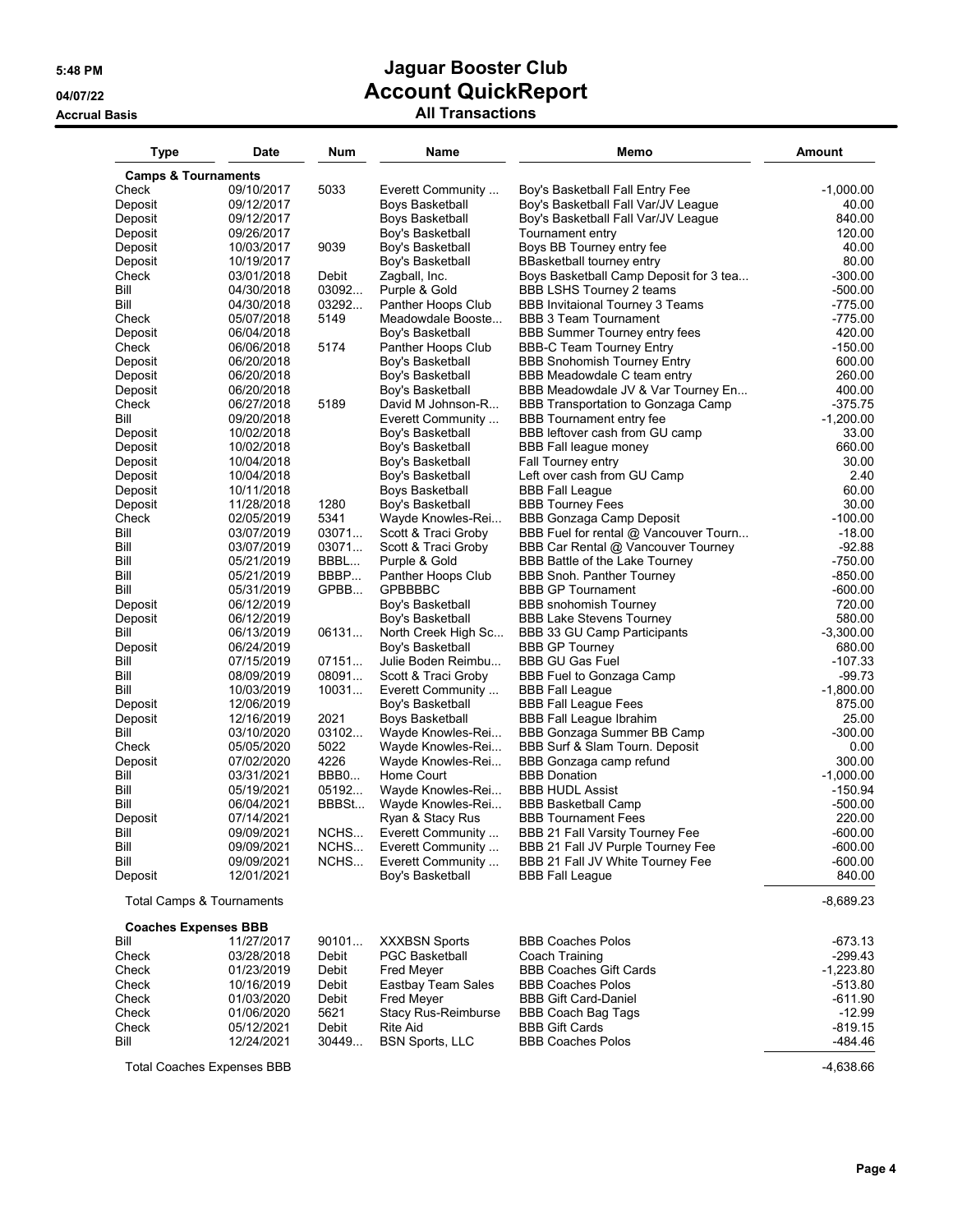## **5:48 PM Jaguar Booster Club 04/07/22 Account QuickReport Accrual Basis All Transactions**

| <b>Type</b>                            | Date                              | <b>Num</b>       | Name                                       | Memo                                                                       | <b>Amount</b>          |
|----------------------------------------|-----------------------------------|------------------|--------------------------------------------|----------------------------------------------------------------------------|------------------------|
|                                        | <b>End of Season Expenses BBB</b> |                  |                                            |                                                                            |                        |
| Bill                                   | 02/08/2018                        | 17028            | Northwest Trophies                         | <b>BBB</b> Trophies                                                        | $-100.65$              |
| Bill                                   | 02/09/2018                        | 17028            | Northwest Trophies                         | <b>BBB</b> Trophies                                                        | $-67.10$               |
| Bill                                   | 11/25/2018                        | 50607            | Isaiah Hwang Design                        | <b>BBB Sr. Banners</b>                                                     | $-203.32$              |
| Check                                  | 01/30/2019                        | 5340             | Stacy Rus-Reimburse                        | <b>BBB Sr. Night Gifts</b>                                                 | $-179.05$              |
| Check                                  | 02/26/2019                        | 5348             | <b>Stacy Rus-Reimburse</b>                 | <b>BBB Banquet &amp; Coaches Gifts</b>                                     | $-438.07$              |
| Check<br>Check                         | 02/28/2019                        | Debit<br>5377    | Northwest Trophies                         | <b>BBB</b> Trophies                                                        | $-136.40$              |
| Bill                                   | 03/20/2019<br>12/04/2019          | 50654            | Scott & Traci Groby<br>Isaiah Hwang Design | <b>BBB Banquet Food Catering</b><br><b>BBB 5 Senior Banners</b>            | $-1,880.00$<br>-506.69 |
| Check                                  | 01/29/2020                        | 5636             | Tricia Gibson-Reimb                        | <b>BBB Senior Night</b>                                                    | $-151.56$              |
| Bill                                   | 03/01/2020                        | 03012            | <b>Stacy Rus-Reimburse</b>                 | <b>BBB Coaches Gifts</b>                                                   | $-199.97$              |
| Check                                  | 03/03/2020                        | Debit            | Northwest Trophies                         | <b>BBB</b> Trophies                                                        | $-111.38$              |
| Bill                                   | 03/25/2020                        | 03252            | Chris Kepley-Reimb                         | <b>BBB Banquet</b>                                                         | $-890.81$              |
| Bill                                   | 05/19/2021                        | 05192            | Scott & Traci Groby                        | BBB Coaches & Sr. Gifts                                                    | $-616.08$              |
| Bill                                   | 07/14/2021                        | BBB C            | Tricia Gibson-Reimb                        | <b>BBB Banquet Cakes</b>                                                   | $-120.00$              |
| Check                                  | 09/22/2021                        | 5915             | Chris Kepley-Reimb                         | <b>BBB Banquest</b>                                                        | $-48.92$               |
| Bill                                   | 12/06/2021                        | 12062<br>14496   | Karla DeLong                               | <b>BBB Sr. Poster Pictures</b>                                             | $-149.50$              |
| Bill<br>Bill                           | 12/16/2021<br>01/22/2022          | 718929           | Winners Sportswear<br>Kristie McVay-Reim   | <b>BBB Sr Banners Printing</b><br><b>BBB Fatheads</b>                      | $-165.15$<br>$-175.00$ |
| Bill                                   | 01/27/2022                        | 01272            | Laura Jensen-                              | BBB Sr. Nt Flowers & Balloons                                              | $-193.82$              |
| Bill                                   | 03/01/2022                        | 03012            | Wayde Knowles-Rei                          | BBB 42 Stat booklets                                                       | $-255.26$              |
| Check                                  | 03/02/2022                        | Debit            | Northwest Trophies                         | <b>BBB Awards</b>                                                          | $-148.64$              |
| Bill                                   | 03/13/2022                        | 03132            | Wayde Knowles-Rei                          | <b>BBB Volunteer Gifts</b>                                                 | $-200.00$              |
| Bill                                   | 03/13/2022                        | 03132            | Julie Boden Reimbu                         | <b>BBB Banquet</b>                                                         | $-76.42$               |
| Bill                                   | 03/13/2022                        | 03132            | Julie Boden Reimbu                         | <b>BBB Banquet</b>                                                         | $-13.10$               |
| Bill                                   | 03/13/2022                        | 03132            | Julie Boden Reimbu                         | BBB Banquet Dessert & Vol Gifts                                            | $-105.04$              |
| Bill                                   | 03/13/2022                        | 03132            | Julie Boden Reimbu                         | BBB Banquet Coaches & Vol. Gifts                                           | $-1,241.90$            |
| Bill                                   | 03/13/2022                        | 03132<br>03132   | Julie Boden Reimbu<br>Julie Boden Reimbu   | <b>BBB Banquet Dessert Plates</b><br>BBB Banquet Coaches Gifts & Mochi D   | $-16.53$               |
| Bill<br>Bill                           | 03/13/2022<br>03/13/2022          | 03132            | Julie Boden Reimbu                         | <b>BBB Fr. Book Printing</b>                                               | $-267.93$<br>$-176.48$ |
|                                        | Total End of Season Expenses BBB  |                  |                                            |                                                                            | $-8,834.77$            |
| <b>Equipment &amp; Media BBB</b>       |                                   |                  |                                            |                                                                            |                        |
| Bill                                   | 12/21/2017                        | KIBB7            | Wayde Knowles-Rei                          | Krossover BBAII Breakdown Pkg Reimb                                        | $-350.00$              |
| Bill                                   | 10/16/2018                        | INV 6            | North Creek High Sc                        | Boy's Basketball Krossover OWN HS +                                        | $-1,100.00$            |
| Bill                                   | 01/11/2019                        | 24831K           | Shoot A Way, Inc.                          | <b>Basketball Shooting Gun</b>                                             | $-2,473.00$            |
| Check                                  | 02/28/2019                        | 5354             | <b>Stacy Rus-Reimburse</b>                 | <b>BBB 40 Excercise Bands</b>                                              | $-71.72$               |
| Check                                  | 03/21/2019                        | 5378             | Mike Gibson                                | BBB Team Snap Year MEmbership                                              | $-129.99$              |
| Check                                  | 10/23/2019                        | Debit            | <b>HUDL</b>                                | <b>BBB HUDL</b>                                                            | $-1,024.10$            |
| Check                                  | 05/29/2020                        | 5278             | Mike Gibson<br><b>HUDL</b>                 | <b>BBB Team Snap</b>                                                       | $-129.99$              |
| Check<br>Check                         | 03/29/2021<br>03/29/2021          | Debit<br>5823    | Mike Gibson                                | <b>BBB HUDL</b><br><b>BBB Team Snap Subscription</b>                       | $-257.84$<br>$-129.99$ |
| Check                                  | 10/05/2021                        | Debit            | <b>HUDL</b>                                | <b>BBB HUDL Subscription</b>                                               | $-485.10$              |
| Check                                  | 11/23/2021                        | Debit            | <b>HUDL</b>                                | BBB HUDL Assist accwss 11/5/21-11/4/                                       | $-592.90$              |
| <b>Total Equipment &amp; Media BBB</b> |                                   |                  |                                            |                                                                            | $-6,744.63$            |
| <b>Fundraiser BBB</b>                  |                                   |                  |                                            |                                                                            |                        |
| General Journal                        | 09/25/2017                        | $\mathbf 1$      | Jaguar Booster Club                        | Carnival Distribution                                                      | 209.34                 |
| Deposit                                | 01/25/2018                        |                  | Select Basketball                          | Basketball Bag Sales, profits split betw                                   | 49.28                  |
| Deposit                                | 02/01/2018                        |                  | MOD Super Fast Piz                         | <b>BBB MOD Fundraiser</b>                                                  | 127.57                 |
| Deposit                                | 02/01/2018                        |                  | Boy's Basketball                           | BBB MOD Fundraiser 20% to JBC                                              | $-25.52$               |
| General Journal                        | 03/15/2018                        | 6                |                                            | Split Program profits                                                      | 15.90                  |
| Deposit                                | 08/22/2018                        |                  | Boy's Basketball                           | Carnival Tickets sold                                                      | 336.00                 |
| Deposit<br>Check                       | 08/30/2018<br>09/29/2018          | 4092<br>Transfer | Boy's Basketball<br>Boy's Basketball       | <b>BBB Carnival Silent Auction</b><br>Transfer BBB Carnival Candy to Conce | 60.00<br>45.00         |
| Deposit                                | 01/18/2019                        |                  | Boy's Basketball                           | <b>Split Programs</b>                                                      | 25.00                  |
| Check                                  | 09/10/2020                        | Transfer         | Andrew Goff                                | <b>BBB Drawing Attendance Winner</b>                                       | $-150.00$              |
|                                        |                                   |                  |                                            |                                                                            |                        |
| <b>Total Fundraiser BBB</b>            |                                   |                  |                                            |                                                                            | 692.57                 |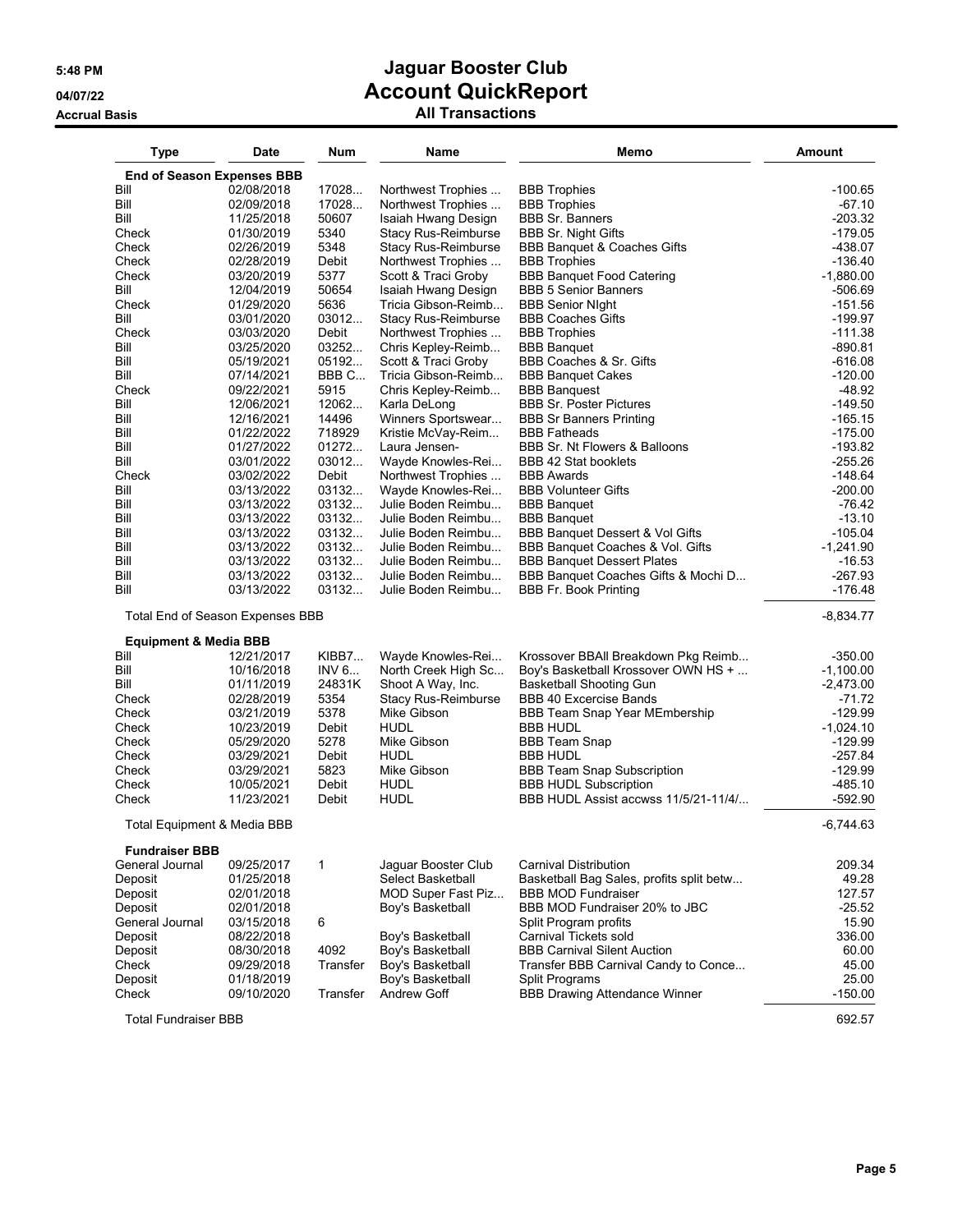| <b>Type</b>                       | Date                     | Num                 | Name                                        | Memo                                                                | Amount                   |
|-----------------------------------|--------------------------|---------------------|---------------------------------------------|---------------------------------------------------------------------|--------------------------|
| <b>Meals BBB</b>                  |                          |                     |                                             |                                                                     |                          |
| Bill                              | 12/28/2017               | Reimb               | Wayde Knowles-Rei                           | Reimburse Gatorade Chews & Whey B                                   | $-290.00$                |
| Deposit<br>Check                  | 01/02/2018<br>02/22/2018 | Debit               | Aarik N Burglund<br>Costco                  | <b>BBB Gatorade Reimbursement</b><br><b>BBB Camp Food</b>           | 100.00<br>$-43.56$       |
| Check                             | 02/23/2018               | Debit               | Costco                                      | <b>BBB Camp Food</b>                                                | $-27.98$                 |
| Bill                              | 12/14/2018               | 59582               | Henry Schein, Inc.                          | <b>BBB Gatorade Chews &amp; Protien Bars</b>                        | $-290.00$                |
| Check                             | 01/25/2019               | 5339                | Gini Scott-Reimburse                        | <b>BBB Away Game Sandwich</b>                                       | $-76.26$                 |
| Check<br>Bill                     | 02/27/2019<br>10/23/2019 | 5350<br><b>EST1</b> | Chris Kepley-Reimb<br>Performance Health    | BBB Food 2 away games<br>BBB Gatorade Supplement Program            | $-180.84$<br>$-334.18$   |
| Bill                              | 12/08/2019               | 12081               | Tricia Gibson-Reimb                         | <b>BBB Breakfast Picture Day</b>                                    | $-66.80$                 |
| Bill                              | 12/08/2019               | 12081               | <b>Stacy Rus-Reimburse</b>                  | <b>BBB Tri Cities Meals</b>                                         | $-324.09$                |
| Bill                              | 12/13/2019               | BBBT                | Jenny Unruh-Reimb                           | <b>BBB Team Meals</b>                                               | $-174.04$                |
| Check<br>Check                    | 01/20/2020<br>01/20/2020 | Debit<br>Debit      | Safeway<br>Performance Health               | BBB 1/17/20 Team Meal<br><b>BBB Gatorade Team Meal</b>              | $-66.18$<br>$-80.86$     |
| Check                             | 01/29/2020               | 5633                | Chris Kepley-Reimb                          | BBB Lunch JV Volunteer Day                                          | $-320.24$                |
| Bill                              | 11/30/2021               | IN945               | Performance Health                          | <b>BBB Gatorade sidelines</b>                                       | -334.18                  |
| Bill                              | 01/19/2022               | 01192               | Julie Boden Reimbu                          | <b>BBB Meals &amp; Team Nutrition</b>                               | $-2,106.80$              |
| Bill<br>Check                     | 01/22/2022<br>01/24/2022 | 01222<br>5986       | Joel & Robyn Martin<br>Michael Ordona       | BBB Team Dinner 1/20/22<br><b>BBB Team Dinner</b>                   | -538.70<br>-859.87       |
| Bill                              | 01/26/2022               | 01262               | Melissa Bissenden                           | BBB Team Meal 1/20/22                                               | $-48.13$                 |
| Bill                              | 02/20/2022               | 02202               | Julie Boden Reimbu                          | <b>BBB Away Meals</b>                                               | $-225.97$                |
| <b>Total Meals BBB</b>            |                          |                     |                                             |                                                                     | $-6,288.68$              |
| <b>Player Gear BBB</b><br>Deposit | 11/20/2017               |                     | Boy's Basketball                            | <b>BBB Player Team Gear</b>                                         | 4,356.00                 |
| Deposit                           | 11/20/2017               |                     | Boy's Basketball                            | <b>BBB Player Team Gear</b>                                         | 2,482.00                 |
| Deposit                           | 11/22/2017               | 138                 | Boy's Basketball                            | <b>BBB Uniforms</b>                                                 | 179.00                   |
| Deposit<br>Bill                   | 11/22/2017<br>12/01/2017 | 1465<br>90114       | Boy's Basketball                            | <b>BBB Gear</b><br><b>BBB Elite Bags</b>                            | 179.00<br>$-2,421.10$    |
| Check                             | 12/12/2017               | 5069                | <b>XXXBSN Sports</b><br>Stacy Rus-Reimburse | <b>BBB Bag Tags Reimburse</b>                                       | $-136.08$                |
| Bill                              | 12/18/2017               | 90123               | <b>XXXBSN Sports</b>                        | <b>BBB Jackets &amp; Pants</b>                                      | $-3,528.25$              |
| Bill                              | 12/29/2017               | 90132               | <b>XXXBSN Sports</b>                        | <b>BBB Shooting Shirts</b>                                          | $-900.38$                |
| Check<br>Bill                     | 01/10/2018<br>01/15/2018 | 5084<br>90142       | Glendale Proshop-R<br><b>XXXBSN Sports</b>  | <b>BBB Game Socks</b><br><b>BBB Jacket &amp; Pants Replace</b>      | $-333.20$<br>$-188.63$   |
| Bill                              | 10/11/2018               | 17255               | <b>Backwoods Graphics</b>                   | <b>BBB Purple Shooting Tanks</b>                                    | $-1,791.90$              |
| Check                             | 11/14/2018               | Debit               | Eastbay Team Sales                          | <b>BBB Gear</b>                                                     | -4,252.07                |
| Check                             | 11/23/2018               | Debit               | Eastbay Team Sales                          | <b>BBB Gear</b>                                                     | -778.42                  |
| Check<br>Check                    | 11/23/2018<br>11/27/2018 | Debit<br>5295       | Eastbay Team Sales<br>Stacy Rus-Reimburse   | <b>BBB Gear</b><br>BBB Bag Tags new players & Coaches               | $-1,403.79$<br>$-65.99$  |
| Deposit                           | 11/28/2018               |                     | Boy's Basketball                            | <b>BBB</b> Gear                                                     | 1,580.00                 |
| Deposit                           | 11/28/2018               |                     | <b>Boys Basketball</b>                      | BBB Gear Dep 1 of 2                                                 | 3,354.00                 |
| Deposit                           | 12/19/2018               |                     | Eastbay Team Sales                          | <b>BBB Warmup Refund</b>                                            | 1,217.71                 |
| Check<br>Check                    | 12/20/2018<br>04/17/2019 | Debit<br>Debit      | Eastbay Team Sales<br>Eastbay Team Sales    | <b>BBB Backpacks</b>                                                | -204.60<br>$-3,634.37$   |
| Check                             | 09/26/2019               | Debit               | Eastbay Team Sales                          | <b>BBB White Jerseys</b><br><b>BBB Blank Apparel Blank</b>          | $-1,651.59$              |
| Check                             | 10/14/2019               | Debit               | Eastbay Team Sales                          | BBB Med Tall Jacket & Pants                                         | $-559.73$                |
| Check                             | 10/23/2019               | Debit               | Eastbay Team Sales                          | <b>BBB Player Apparel- Blank</b>                                    | $-1,473.85$              |
| Check<br>Check                    | 10/25/2019               | Debit<br>Debit      | Eastbay Team Sales<br>Eastbay Team Sales    | <b>BBB Player Apparel Blank</b><br><b>BBB Player Apparel- Blank</b> | $-1,651.59$<br>-3,951.22 |
| Check                             | 11/06/2019<br>11/20/2019 | Debit               | Eastbay Team Sales                          | <b>BBB 16 Backpacks</b>                                             | $-1,075.80$              |
| Deposit                           | 11/25/2019               |                     | Boy's Basketball                            | BBB Pant, SShd, Jkt                                                 | 174.00                   |
| Deposit                           | 11/25/2019               |                     | Boy's Basketball                            | BBB Jkt, Pant, SShd                                                 | 174.00                   |
| Deposit                           | 11/25/2019               |                     | Boy's Basketball                            | BBB Jkt, Lan, Pant, SShd                                            | 179.00                   |
| Deposit<br>Deposit                | 11/25/2019<br>11/25/2019 |                     | Boy's Basketball<br>Boy's Basketball        | BBB Jkt, Pant, SShd<br>BBB Jkt, Pant, SShd                          | 174.00<br>174.00         |
| Deposit                           | 11/25/2019               |                     | Boy's Basketball                            | BBB Jkt, Pant, SShd, Lan, Bkpk                                      | 238.00                   |
| Deposit                           | 11/25/2019               |                     | Boy's Basketball                            | BBB Jkt, Pant, SShd, Lan, Bkpk                                      | 238.00                   |
| Deposit                           | 11/25/2019               |                     | Boy's Basketball                            | BBB Jkt, Pant, SShd, Bkpk                                           | 233.00                   |
| Deposit<br>Deposit                | 11/25/2019<br>11/25/2019 |                     | Boy's Basketball<br>Boy's Basketball        | BBB Jkt, Pant, SShd, Lan, Bkpk<br>BBB Jkt, Pant, SShd, 2 Lan, Bkpk  | 238.00<br>243.00         |
| Deposit                           | 11/25/2019               |                     | Boy's Basketball                            | BBB Jkt, Pant, SShd, Bkpk                                           | 233.00                   |
| Deposit                           | 11/25/2019               |                     | Boy's Basketball                            | BBB Jkt, Lan, Pant, SShd                                            | 179.00                   |
| Deposit                           | 11/25/2019               |                     | Boy's Basketball                            | BBB Jkt, Pant, SShd, Lan, Bkpk                                      | 238.00                   |
| Deposit<br>Deposit                | 11/25/2019               |                     | Boy's Basketball                            | BBB Jkt, Pant, SShd                                                 | 174.00<br>122.00         |
| Deposit                           | 11/25/2019<br>11/25/2019 |                     | Boy's Basketball<br>Boy's Basketball        | BBB Jkt, SShd, NO -\$100<br>BBB Jkt, Pant, SShd                     | 174.00                   |
| Deposit                           | 11/25/2019               |                     | Boy's Basketball                            | BBB Jkt, Pant, SShd, Bkpk                                           | 233.00                   |
| Deposit                           | 11/25/2019               |                     | Boy's Basketball                            | BBB Jkt, Pant, SShd, Lan                                            | 179.00                   |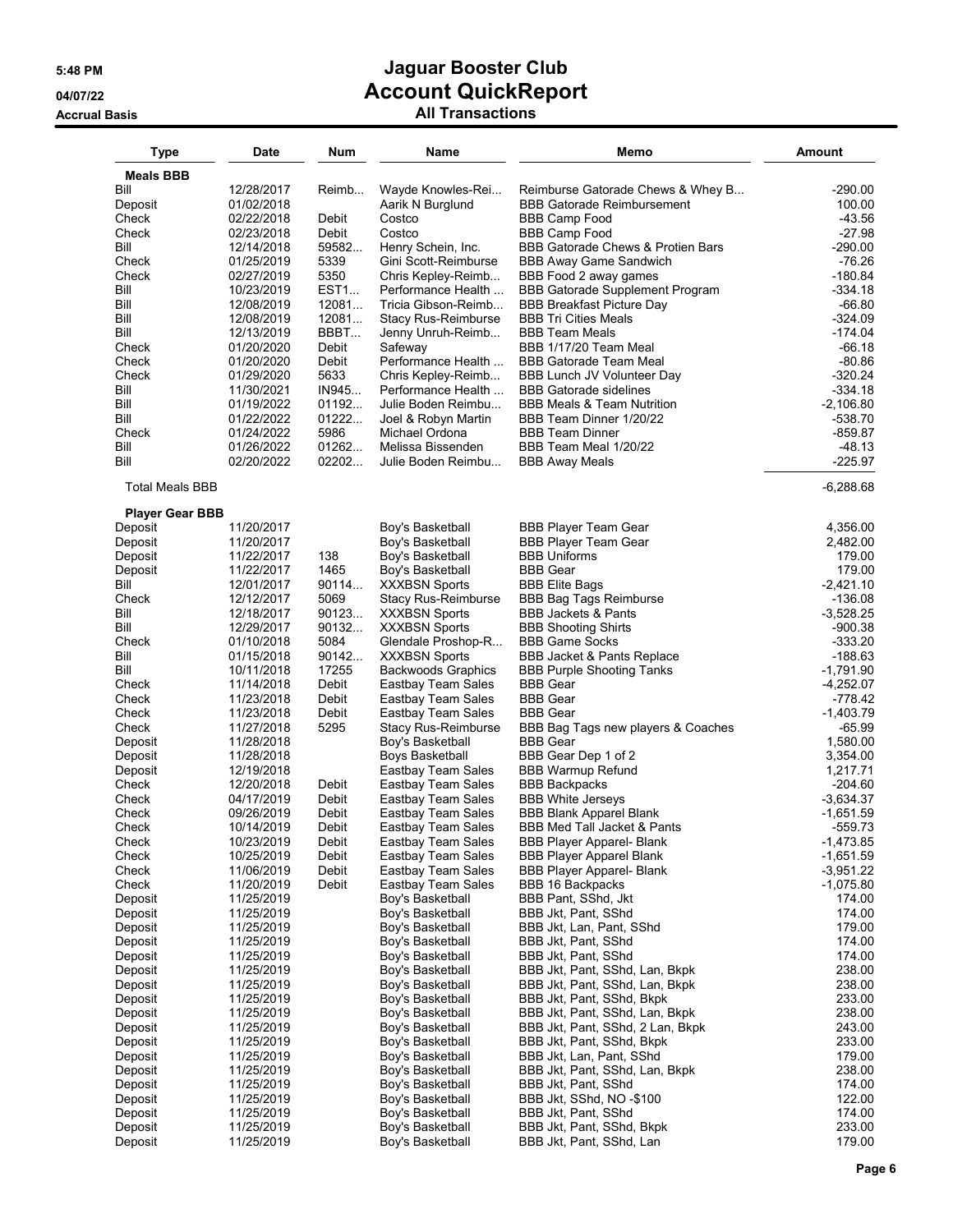## **Accrual Basis All Transactions**

| <b>Type</b>      | Date       | Num                | Name                      | Memo                                  | <b>Amount</b> |
|------------------|------------|--------------------|---------------------------|---------------------------------------|---------------|
| Deposit          | 11/25/2019 |                    | Boys Basketball           | BBB Jkt, Pant, SShd                   | 174.00        |
| Check            | 11/25/2019 | Debit              | Eastbay Team Sales        | <b>BBB Player Gear Logos/Names</b>    | $-356.60$     |
| Check            | 11/25/2019 | Debit              | Eastbay Team Sales        | <b>BBB Gear Logos/Names</b>           | -349.97       |
| Deposit          | 11/27/2019 |                    | Boy's Basketball          | <b>BBB Player Gear</b>                | 1,857.00      |
| Check            | 11/27/2019 | Debit              | Eastbay Team Sales        | BBB??                                 | -913.00       |
| Bill             | 11/30/2019 | 11301              | Stacy Rus-Reimburse       | <b>BBB Bag Tags</b>                   | $-132.99$     |
| Bill             |            |                    |                           |                                       | $-32.71$      |
|                  | 11/30/2019 | 11301              | Stacy Rus-Reimburse       | <b>BBB Bags Dist Bags</b>             |               |
| General Journal  | 12/03/2019 | 32                 | Boys Basketball           | <b>BBB Scholarship Player Gear</b>    | 699.00        |
| Check            | 12/06/2019 | Debit <sub>0</sub> | Eastbay Team Sales        | BBB Jacket & Pant Logo (45)           | $-322.92$     |
| Check            | 12/10/2019 | Debit4             | Eastbay Team Sales        | BBB Hoodie Logo & Name (21)           | $-347.77$     |
| Check            | 12/17/2019 | Debit              | Eastbay Team Sales        | BBB 2 Backpacks + Logos               | -170.67       |
| Check            | 12/17/2019 | Debit              | Eastbay Team Sales        | <b>BBB Logos</b>                      | $-82.81$      |
| Check            | 01/06/2020 | Debit              | Eastbay Team Sales        | <b>BBB ???</b>                        | $-96.89$      |
| Bill             | 01/07/2020 | 90788              | <b>BSN Sports, LLC</b>    | BBB #22 Black Jersey & Shorts         | $-156.17$     |
| Check            | 01/15/2020 | Debit              | <b>Eastbay Team Sales</b> | <b>BBB ???</b>                        | $-176.42$     |
| Deposit          | 01/21/2020 | 2385               | Pardeep Brar              | <b>BBB Player Gear Brar</b>           | 138.00        |
| Deposit          | 02/12/2020 |                    | Eastbay Team Sales        | <b>BBB Player Gear Credit</b>         | 602.78        |
| Deposit          | 02/12/2020 |                    | Eastbay Team Sales        | <b>BBB Player Gear Credit</b>         | 1,185.69      |
| Deposit          | 02/12/2020 |                    | Eastbay Team Sales        | <b>BBB Player Gear Credit</b>         | 221.92        |
| Deposit          | 02/12/2020 |                    | Eastbay Team Sales        | <b>BBB Player Gear Credit</b>         | 135.79        |
| Deposit          | 02/12/2020 |                    | Eastbay Team Sales        | <b>BBB Player Gear Credit</b>         | 298.08        |
| Deposit          | 02/12/2020 |                    | Eastbay Team Sales        | <b>BBB Player Gear Credit</b>         | 49.69         |
| Bill             | 01/25/2021 | 909365             | Eastbay Team Sales        | BBB Sr. Varsity Recognition Jerseys   | -575.40       |
| Bill             | 11/24/2021 | 30459              | <b>BSN Sports, LLC</b>    | <b>BBB Hoodies</b>                    | $-2,596.43$   |
| Deposit          | 12/08/2021 | 1761               | Sean McAfee               | <b>BBB Jacket McAfee</b>              | 65.00         |
| Deposit          | 12/09/2021 | 1762               | Emma Misner               | <b>BBB Jacket Misner</b>              | 65.00         |
| Deposit          | 12/09/2021 | 1763               | James Longdon             | BBB Jacket Camden Longdon             | 65.00         |
| Deposit          | 12/09/2021 | 1764               | Eileen Magnusson          | <b>BBB Jacket AJ Leflore</b>          | 65.00         |
| Deposit          | 12/09/2021 | 1765               | Seehyun Park              | <b>BBB Jacket Alan Park</b>           | 65.00         |
| Deposit          | 12/09/2021 | 1766               | Laura Jensen              | <b>BBB Jacket Drew Jensen</b>         | 65.00         |
| Deposit          | 12/09/2021 | 1767               | Ron Jackson               | BBB Jacket Romen Jackson              | 65.00         |
| Deposit          | 12/09/2021 | 1768               | Rodney Fleming            | <b>BBB Jacket Brock Fleming</b>       | 65.00         |
| Deposit          | 12/09/2021 | 1769               | Supreet Dhillon           | BBB Jacket Roj Dhillon                | 65.00         |
| Deposit          | 12/09/2021 | 1770               | Tonya Bautista            | BBB Jacket Tristan Bautista           | 65.00         |
| Deposit          | 12/09/2021 | 1771               | Maureen Wilson            | <b>BBB Jacket Wilson</b>              | 65.00         |
| Deposit          | 12/10/2021 | 1773               | Michael Ordona            | BBB Jacket Ayden Ordona               | 65.00         |
| Deposit          | 12/10/2021 | 1774               | Joe & Julie Boden         | BBB Jacket Teddy Boden                | 65.00         |
| Deposit          | 12/10/2021 | 1775               | Bob & Julie Archer        | <b>BBB Jacket Jack Archer</b>         | 65.00         |
| Deposit          | 12/10/2021 | 1776               | John Heng                 | <b>BBB Jacket Vincent Heng</b>        | 65.00         |
| Deposit          | 12/10/2021 | 1777               | Kirsten Woodward          | <b>BBB Jacket Silas Woodward</b>      | 65.00         |
| Deposit          | 12/10/2021 | 1778               | kristie & Todd McVav      | BBB Jacket Alex McVay                 | 65.00         |
| Deposit          | 12/10/2021 | 1779               | Robert Coulter            | <b>BBB Jacket Trey Coulter</b>        | 65.00         |
| Deposit          | 12/10/2021 | 1780               | Sandra Bonicillo          | <b>BBB Jacket Paolo Bonicillo</b>     | 65.00         |
| Deposit          | 12/10/2021 | 1781               | Sandra Bonicillo          | <b>BBB Jacket Cristiano Bonicillo</b> | 65.00         |
| Deposit          | 12/10/2021 | 1782               | Joseph Djorgee            | <b>BBB Jacket Khi Djorgee</b>         | 65.00         |
| Deposit          | 12/10/2021 | 1783               | Harminder Baidwan         | <b>BBB Jacket Rohan Baidwan</b>       | 65.00         |
| Deposit          | 12/10/2021 | 1784               | Ritu Bhullar              | BBB Jacket Sumair Bhullar             | 65.00         |
|                  | 12/10/2021 | 1785               | Kristen Brown             | <b>BBB Jacket Brown</b>               | 65.00         |
| Deposit<br>Check |            |                    |                           |                                       |               |
|                  | 12/10/2021 | 5966               | Chris & Melissa Biss      | <b>BBB Jacket Logos</b>               | $-154.14$     |
| Deposit          | 12/12/2021 | 1786               | Gini Scott                | <b>BBB Jacket Jackson Scott</b>       | 65.00         |
| Deposit          | 12/12/2021 | 1787               | Otitochi J Ohiri          | <b>BBB Jacket Otitochi</b>            | 65.00         |
| Deposit          | 12/12/2021 | 1788               | Michele Castillo          | <b>BBB Jacket Bailey Castillo</b>     | 65.00         |
| Deposit          | 12/12/2021 | 1789               | Gregory Jenkins           | BBB Jacket Gregory Jenkins            | 65.00         |
| Deposit          | 12/12/2021 | 1790               | Chris & Melissa Biss      | <b>BBB Jacket Josh</b>                | 65.00         |
| Bill             | 12/17/2021 | 30455              | <b>BSN Sports, LLC</b>    | <b>BBB Shooting Shirts</b>            | $-2,241.16$   |
| Deposit          | 01/17/2022 | 1872               | Gini Scott                | <b>BBB Shooting Shirt Scott</b>       | 48.00         |
| Deposit          | 01/17/2022 | 1873               | Jessica Coulter           | <b>BBB Shooting Shirt Coulter</b>     | 48.00         |
| Deposit          | 01/18/2022 | 3259               | Joel & Robyn Martin       | <b>BBB Player Gear</b>                | 15.00         |
| Deposit          | 01/18/2022 |                    | Boys Basketball           | <b>BBB Player Gear</b>                | 15.00         |
| Deposit          | 01/18/2022 | 5911               | kristie & Todd McVay      | <b>BBB Shooting Shirt McVay</b>       | 48.00         |
| Deposit          | 01/18/2022 | 3260               | Joel & Robyn Martin       | <b>BBB Shooting Shirt Martin</b>      | 48.00         |
| Deposit          | 01/18/2022 | 2373               | Rodney Fleming            | <b>BBB Shooting Shirt Fleming</b>     | 48.00         |
| Deposit          | 01/18/2022 |                    | Boys Basketball           | <b>BBB Player Gear Cash</b>           | 96.00         |
| Deposit          | 01/23/2022 | 1881               | Ritu Bhullar              | <b>BBB Shooting Shirt Bhullar</b>     | 48.00         |
| Bill             | 01/24/2022 | 01242              | Melissa Bissenden         | <b>BBB Shooting Shirt Names</b>       | $-44.04$      |
| Bill             | 03/13/2022 | 03132              | Julie Boden Reimbu        | BBB Shooting Shirts name printing     | $-27.53$      |

Total Player Gear BBB -14,174.52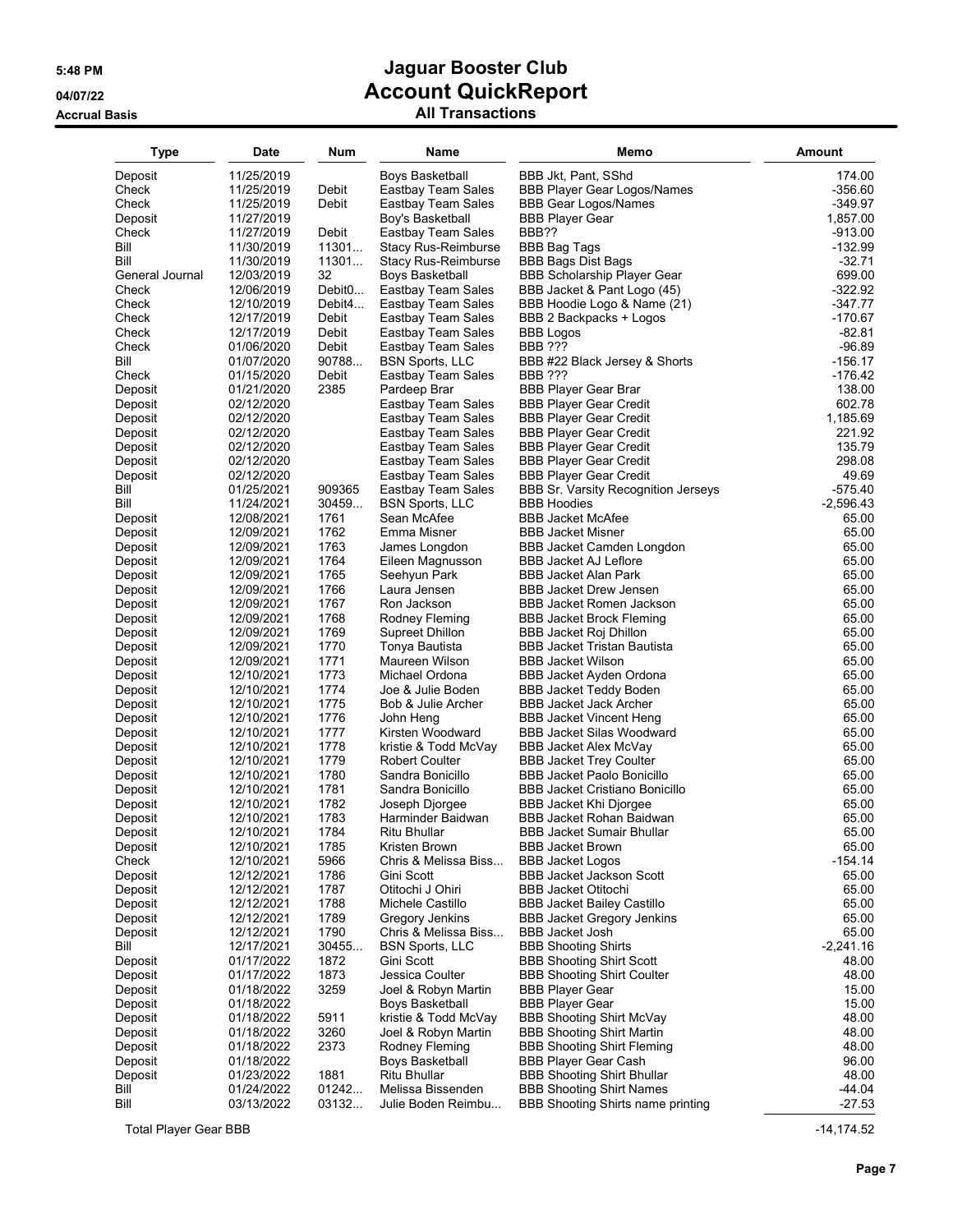| <b>Type</b>                  | <b>Date</b>              | <b>Num</b>   | Name                                       | Memo                                                           | Amount             |
|------------------------------|--------------------------|--------------|--------------------------------------------|----------------------------------------------------------------|--------------------|
| <b>Spirit Gear BBB</b>       |                          |              |                                            |                                                                |                    |
| Deposit                      | 12/26/2018               | 78375        | Locknane, Inc.                             | <b>BBB Gear Kickback</b>                                       | 719.00             |
| Deposit                      | 12/26/2018               | 78375        | Boys Basketball                            | BBB Gear Kickback 20% to JBC                                   | -143.80            |
| Deposit                      | 01/24/2020               | 63019        | Eastbay Team Sales                         | <b>BBB Team Store Profits</b>                                  | 490.00             |
| Deposit                      | 01/24/2020               | 63019        | <b>Boys Basketball</b>                     | BBB Team Store Profits -20%                                    | $-98.00$           |
| Deposit                      | 09/10/2020               |              | Eastbay Team Sales                         | <b>BBB Spirt Wear Proceeds</b>                                 | 135.00             |
| <b>Total Spirit Gear BBB</b> |                          |              |                                            |                                                                | 1,102.20           |
| <b>Sponsors</b><br>Deposit   | 08/01/2017               | 4062         | Ryan & Stacy Rus                           | <b>BBB Sponsor</b>                                             | 1,000.00           |
| Deposit                      | 08/01/2017               |              | Boy's Basketball                           | BBB Sponsor 20% to JBC                                         | $-200.00$          |
| Deposit                      | 11/07/2017               | 5572         | Scott & Traci Groby                        | BBB Sponsor (Boeing Match Coming)                              | 750.00             |
| Deposit                      | 11/07/2017               | 2117         | Kenney Boyd                                | <b>BBB Sponsor</b>                                             | 500.00             |
| Deposit                      | 11/07/2017               |              | Boy's Basketball                           | BBB Sponsor 20% to JBC                                         | -100.00            |
| Deposit                      | 11/14/2017<br>11/22/2017 | 2441         | Kenney Boyd                                | <b>BBB Sponsor</b><br><b>BBB Sponsor</b>                       | 750.00<br>250.00   |
| Deposit<br>Deposit           | 11/22/2017               |              | Lynne & Josh House<br>Boy's Basketball     | BBB 20% to JBC                                                 | $-50.00$           |
| Deposit                      | 11/28/2017               | 066221       | Cornerstone Roofing                        | <b>BBB Sponsor</b>                                             | 500.00             |
| Deposit                      | 11/28/2017               |              | Boy's Basketball                           | BBB Sponsor 20% to JBC                                         | $-100.00$          |
| Deposit                      | 12/05/2017               | 6022         | Maryanna & Steven                          | <b>BBB</b> Donation                                            | 150.00             |
| Deposit                      | 12/05/2017               |              | Boy's Basketball                           | BBB Donation 20% to JBC                                        | $-30.00$           |
| Deposit                      | 12/14/2017               | 45631        | Cornerston General                         | <b>BBB Sponsorship Silver</b>                                  | 500.00             |
| Deposit                      | 12/14/2017               |              | Boy's Basketball                           | BBB Sponsorship Silver 20% to JBC                              | $-100.00$          |
| Deposit                      | 12/28/2017               | 2063         | Brian & Laura Skinner                      | <b>BBB Sponsor</b>                                             | 150.00             |
| Deposit<br>Deposit           | 12/28/2017<br>02/01/2018 | 29919        | Boy's Basketball<br>Carillon Point Account | BBB Sponsor 20% to JBC<br>BBB Corp Match for Brian Skinner (No | $-30.00$<br>150.00 |
| Deposit                      | 02/14/2018               | 2742         | David Zimmerman                            | <b>BBB Sponsor</b>                                             | 250.00             |
| Deposit                      | 02/14/2018               |              | Boy's Basketball                           | BBB Sponsor 20% to JBC                                         | $-50.00$           |
| Deposit                      | 02/26/2018               |              | Boeing                                     | BBB Match Groby/Rus/Johnson                                    | 3,500.00           |
| Deposit                      | 02/26/2018               |              | US Bank                                    | <b>BBB Sponsorship</b>                                         | 483.39             |
| Deposit                      | 02/26/2018               |              | <b>Boys Basketball</b>                     | BBB Sponsorship 20% to JBC                                     | $-96.68$           |
| Deposit                      | 11/09/2018               |              | Boeing                                     | <b>BBB Grobi Donation</b>                                      | 1,500.00           |
| Deposit                      | 11/26/2018               |              | Benevity Fund                              | BBB Corp Match-Joe Djorgee                                     | 100.00             |
| Deposit                      | 11/28/2018               |              | Boy's Basketball                           | BBB Sponsors with Gear purchase                                | 600.00             |
| Deposit<br>Deposit           | 11/28/2018<br>11/28/2018 | 2226         | Boy's Basketball<br>Kenney Boyd            | BBB Sponsors with Gear 20% to JBC<br><b>BBB Sponsor</b>        | -120.00<br>250.00  |
| Deposit                      | 11/28/2018               | 2226         | Boy's Basketball                           | BBB Sponsor 20% to JBC                                         | $-50.00$           |
| Deposit                      | 11/28/2018               | 1353         | Mike Rogers Insuran                        | <b>BBB Sponsor</b>                                             | 500.00             |
| Deposit                      | 11/28/2018               | 1353         | Boys Basketball                            | BBB Sponsor 20% to JBC                                         | $-100.00$          |
| Deposit                      | 12/21/2018               |              | <b>Benevity Fund</b>                       | <b>BBB Djorgee Donation</b>                                    | 48.19              |
| Deposit                      | 12/21/2018               |              | <b>Benevity Fund</b>                       | <b>BBB Djorgee Donation</b>                                    | 91.56              |
| Deposit                      | 01/28/2019               |              | Benevity Fund                              | <b>BBB Corp Donor Djorgee</b>                                  | 100.00             |
| Deposit                      | 01/28/2019               |              | <b>Benevity Fund</b>                       | <b>BBB Corp Donor Djorgee</b>                                  | 76.00              |
| Deposit                      | 03/21/2019               |              | Boeing                                     | <b>BBB Corp Match Traci Groby</b>                              | 400.00             |
| Deposit<br>Deposit           | 03/21/2019<br>04/15/2019 | 1970         | Boeing<br>Mircea Calin & Dana              | <b>BBB Corp Match Scott Grobi</b><br><b>BBB Sponsor</b>        | 300.00<br>150.00   |
| Deposit                      | 04/15/2019               | 1970         | <b>Boys Basketball</b>                     | BBB Sponsor 20% to JBC                                         | $-30.00$           |
| Deposit                      | 05/10/2019               |              | Boeing                                     | BBB Boeing Johnson corporat Match                              | 400.00             |
| Deposit                      | 07/24/2019               |              | <b>Benevity Fund</b>                       | <b>BBB Hatting Corp Match</b>                                  | 250.00             |
| Deposit                      | 09/09/2019               |              | Scott & Traci Groby                        | <b>BBB Boeing Corp Match</b>                                   | 1,800.00           |
| Deposit                      | 11/21/2019               | 1015         | Ryan & Stacy Rus                           | <b>BBB Sponsorship</b>                                         | 250.00             |
| Deposit                      | 11/21/2019               | 1015         | Boys Basketball                            | BBB Sponsorship 20% to JBC                                     | $-50.00$           |
| Deposit                      | 11/25/2019               |              | Brian & Laura Skinner                      | BBB \$150. Donation Skinner                                    | 150.00             |
| Deposit                      | 11/25/2019               |              | Julie Boyd                                 | BBB \$176 Donation Boyd                                        | 176.00             |
| Deposit<br>Deposit           | 11/25/2019<br>11/25/2019 |              | Tom Olsen<br>Chris & Melissa Biss          | BBB \$25 donation Olsen<br>BBB \$26 Donation Bissenden         | 25.00<br>26.00     |
| Deposit                      | 11/25/2019               |              | kristie & Todd McVay                       | BBB \$100 donation McVay                                       | 100.00             |
| Deposit                      | 11/25/2019               |              | Boys Basketball                            | BBB \$477 Sponsors 20% to JBC                                  | $-95.40$           |
| Deposit                      | 11/27/2019               | 1124         | Sara & Joel Thomas                         | <b>BBB Sponsor Thomas</b>                                      | 50.00              |
| Deposit                      | 11/27/2019               | 5537         | Stephen Ro                                 | <b>BBB Sponsor Ro</b>                                          | 100.00             |
| Deposit                      | 11/27/2019               |              | Boy's Basketball                           | BBB Sponsors 20% to JBC                                        | $-30.00$           |
| Deposit                      | 11/28/2019               |              | Boys Basketball                            | <b>BBB Sponsorship</b>                                         | 250.00             |
| Deposit                      | 11/28/2019               |              | Boys Basketball                            | BBB Sponsorship 20% to JBC                                     | $-50.00$           |
| Deposit                      | 12/04/2019               | 7132         | Home Court NW                              | <b>BBB Sponsorship</b>                                         | 250.00             |
| Deposit                      | 12/04/2019               | 7132<br>4443 | Home Court NW                              | BBB Sponsorship 20% to JBC<br><b>BBB Sponsor-McVay</b>         | $-50.00$<br>500.00 |
| Deposit<br>Deposit           | 12/16/2019<br>12/16/2019 | 4443         | Canyon Park Dental<br>Boys Basketball      | BBB Sponsor-McVay 20%to JBC                                    | $-100.00$          |
| Check                        | 12/17/2019               | 5605         | Shea Deneen                                | <b>BBB Gate's Foundation</b>                                   | $-3,000.00$        |
|                              |                          |              |                                            |                                                                |                    |